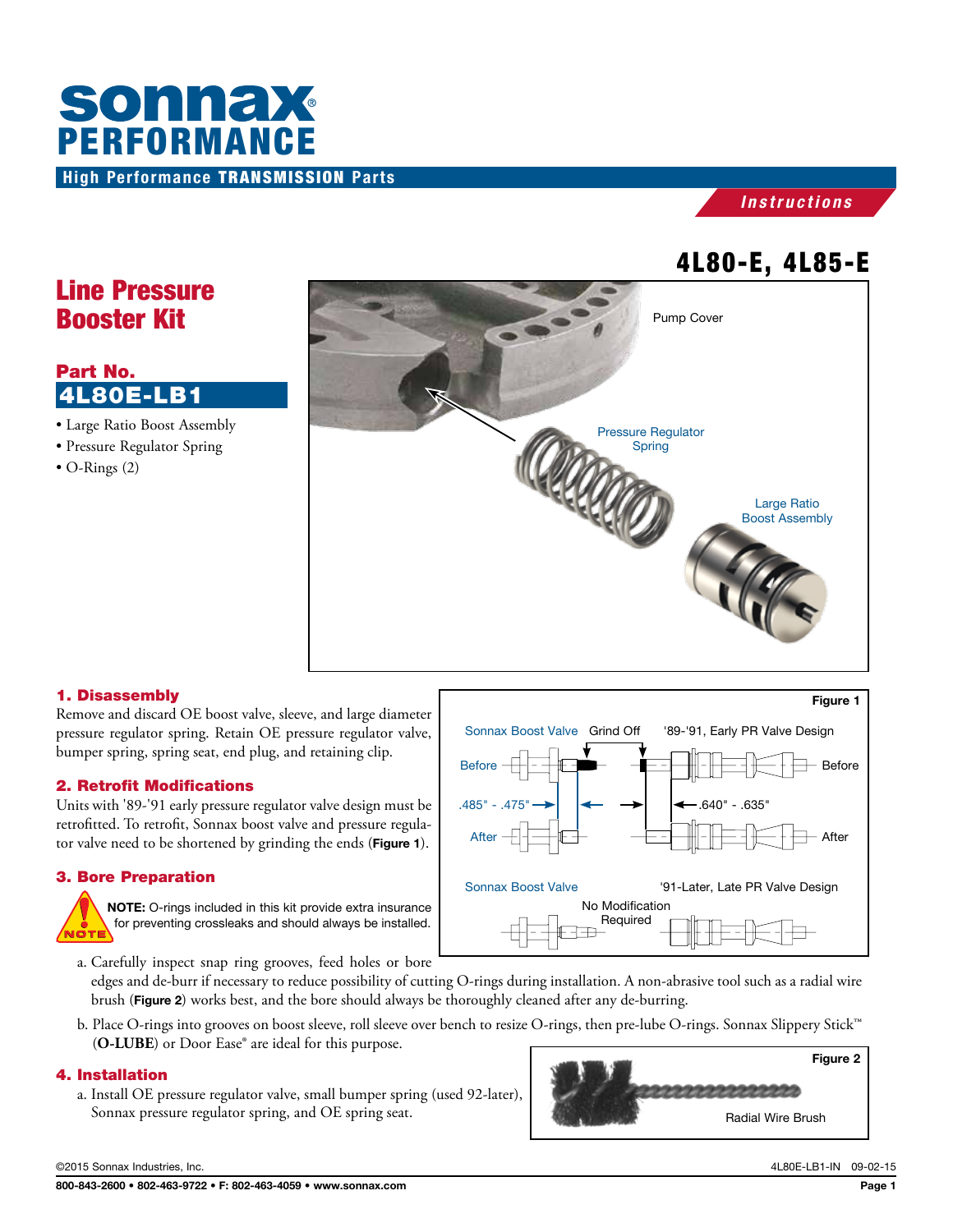## High Performance TRANSMISSION Parts LINE PRESSURE BOOSTER KIT 4L80E-LB1

# *Instructions*

### 4. Installation (Continued)

PERFORMANCE

SONN<del>a</del>

- b. With open end toward the two springs, carefully push boost sleeve assembly into pump body, just deep enough to reinstall retaining ring.
- c. Install retaining ring into stator body.



#### The Prescription for Optimum Pressure

Stronger pressure regulator springs raise pressure equal amounts at idle and maximum pressure. Many aftermarket "kit" springs are a compromise, raising pressure too much at idle and not enough at maximum pressures (A in graph). Larger boost valves, on the other hand, have a progressive effect on pressure, changing the rate of pressure increase (**B** in graph).

The Sonnax large ratio boost valves and stronger pressure regulator springs are designed to work together. This is an ideal combination: smooth engagements and lower load on the pump at idle, but a greater increase in pressure as the transmission is worked harder.

For a more in-depth look at raising line pressure, read *The Prescription for Optimum Pressure* in the Sonnax online technical library at www.sonnax.com.



# Pump Tech

# Good Pressure Depends on a Good Pump

#### Verify Pump Specifications

Excess clearance equals low pump volume and pressure.

| <b>Gear Pocket Clearance</b>                | "0008" to .0028.<br>Check with feeler gauge and straight<br>edge over pump face, or with<br>Plastigauge and bolt complete<br>pump together. |
|---------------------------------------------|---------------------------------------------------------------------------------------------------------------------------------------------|
| <b>Outer Gear to Pump Body   .005" max.</b> |                                                                                                                                             |

## Perform Wet Air Test

### Pump Housing Flatness .001"

It is a good idea to perform the wet air test again (Figure 5) after installing Sonnax line pressure booster kit. Continued leakage after replacing boost valve and sleeve indicates cross leakage between pump halves, which may be warped. Replace or resurface the pump halves to eliminate remaining leakage, or use Loctite #518 gasket eliminator on the circuit from feed to boost sleeve.



©2015 Sonnax Industries, Inc. 4L80E-LB1-IN 09-02-15

Figure 5